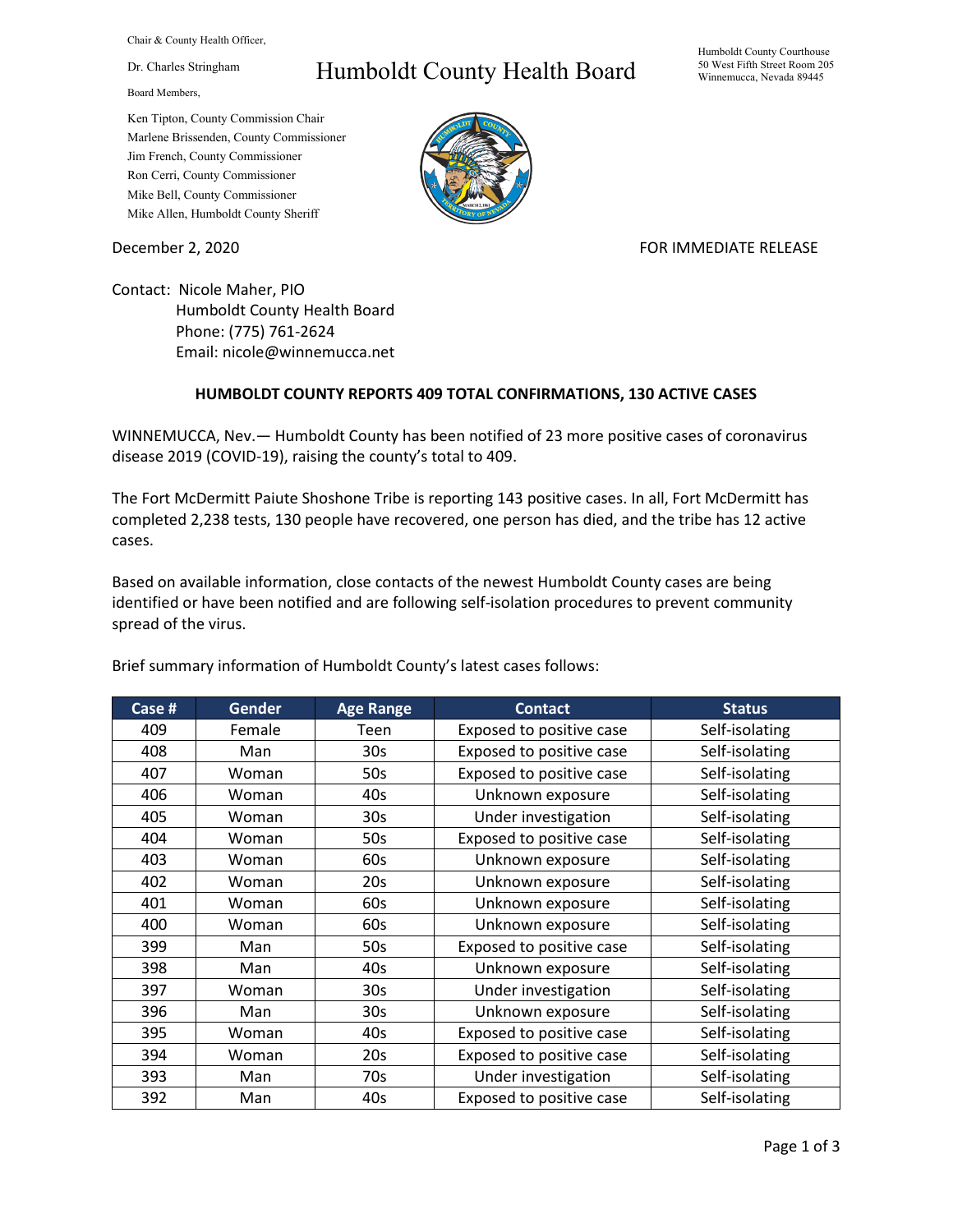| Case $#$ | <b>Gender</b> | <b>Age Range</b> | <b>Contact</b>           | <b>Status</b>  |
|----------|---------------|------------------|--------------------------|----------------|
| 391      | Woman         | 50s              | Under investigation      | Self-isolating |
| 390      | Man           | 60s              | Under investigation      | Self-isolating |
| 389      | Man           | 50s              | Unknown exposure         | Self-isolating |
| 388      | Woman         | 30 <sub>s</sub>  | Exposed to positive case | Self-isolating |
| 387      | Man           | 20s              | Under investigation      | Self-isolating |

Of the previous 386 cases, 273 have recovered, 101 are self-isolating, six are hospitalized, and six have died; Humboldt County has 130 active cases.

Nevada could have its first allocation of a COVID-19 vaccine as early as mid-December, according to Governor Steve Sisolak.

During a news conference Wednesday, the governor said the vaccine will not initially be widely available to all Nevadans; still, the information came as welcome news—especially as the state faces its worst surge of COVID-19 yet.

The first tier of the state's vaccination plan prioritizes heath care workers, law enforcement and higherrisk populations. Largescale vaccination will follow in the spring.

Nevada is part of the COVID-19 Scientific Safety Review Workgroup, which is independently reviewing the safety and efficacy of any FDA-approved vaccine. California, Oregon and Washington are also part of the group.

Governor Sisolak said the goal of the workgroup is to give Nevadans "an additional layer of confidence" in a vaccine. The state does not get to choose between the vaccines developed by companies Pfizer and Moderna, which require different storage techniques.

Humboldt County Health Officer Charles Stringham, MD, said he is grateful the vaccination process is preparing to begin. Until then, he urged local residents to continue to wear a mask, practice social distancing and wash hands frequently.

"That's what will get us through the coming months," he said, "until the time when everyone can confidently rely on a vaccine."

To prevent the spread of COVID-19 in Humboldt County:

- Stay home to limit exposure, and wear a facial covering if going out in public is necessary.
- Maintain 6 feet of distance from other people at all times.
- Wash hands often with soap and water for at least 20 seconds. If soap and water are not available, use an alcohol-based hand sanitizer.
- Avoid visiting sick people or those who are self-isolating.
- Avoid touching eyes, nose, and mouth.
- Cover coughs and sneezes with a tissue, and throw the tissue in the trash.
- Clean and disinfect frequently touched objects and surfaces.
- Self-isolate if they have had a known exposure, or if they are awaiting COVID-19 test results.
- Stay informed. The COVID-19 situation is changing frequently. Up-to-date information is